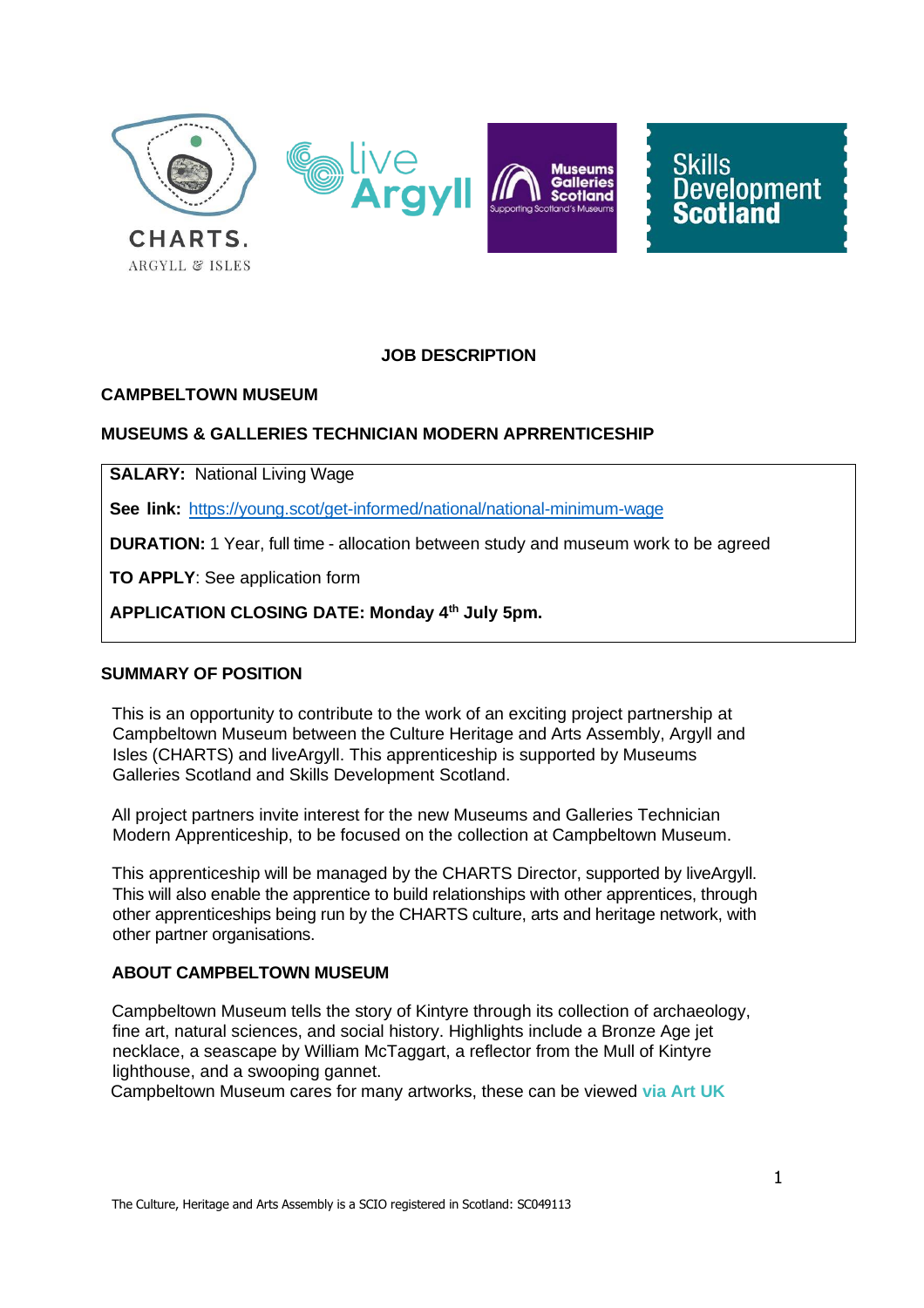# **ABOUT THE MUSEUMS & GALLERIES TECHNICIAN MODERN APPRENTICESHIP**

The Museums and Galleries Technician Modern Apprenticeship allows for skills building workbased learning. This involves the completion of the SVQ in Museums and Galleries Practice which is a level 7 qualification, the equivalent of an Advanced Higher, HNC or first year of university and Core Skills at level 6, the equivalent of a Higher qualification.

## What is the SVQ in Museums and Galleries Practice?

Through this qualification, Learners will develop an understanding of the museums and galleries sector, demonstrating their competency through practical experience. The qualification involves the completion of 9 unit including 6 mandatory units:

- Understand the sector in which you work and the wider creative and cultural context
- Take responsibility for your work within a creative and cultural organisation and self-evaluate
- Plan and implement your professional development in the creative and cultural industries
- Assist customers, visitors, or audiences in getting the best from their experience of a creative and cultural organisation
- Provide specific information on a collection for a cultural heritage organisation
- Contribute to the care of items within a cultural venue

Find out more about the qualification at:<https://www.sqa.org.uk/sqa/74396.html>

#### What are Core Skills?

Core Skills are qualifications which equip learners with skills required for today's workplaces. The five core skills are:

- **Communication**
- Numeracy
- Information and Communication Technology
- Problem Solving
- Working with Others

Learn more about Core Skills here:<https://www.sqa.org.uk/sqa/83655.html>

You will bring enthusiasm and an interest in museums and art galleries. Effective communication skills are essential as well as good administrative and organisational skills. Candidates will benefit from having good attention to detail and the ability to react to new opportunities and take initiative makes up a large part of the job.

# **OVERVIEW OF RESPONSIBILITY & AREAS OF WORK/STUDY**

Understand the sector in which you work and the wider creative and cultural context – understand the heritage importance of Campbeltown in Argyll and Bute

Take responsibility for your work in a creative and cultural organisation and self-evaluate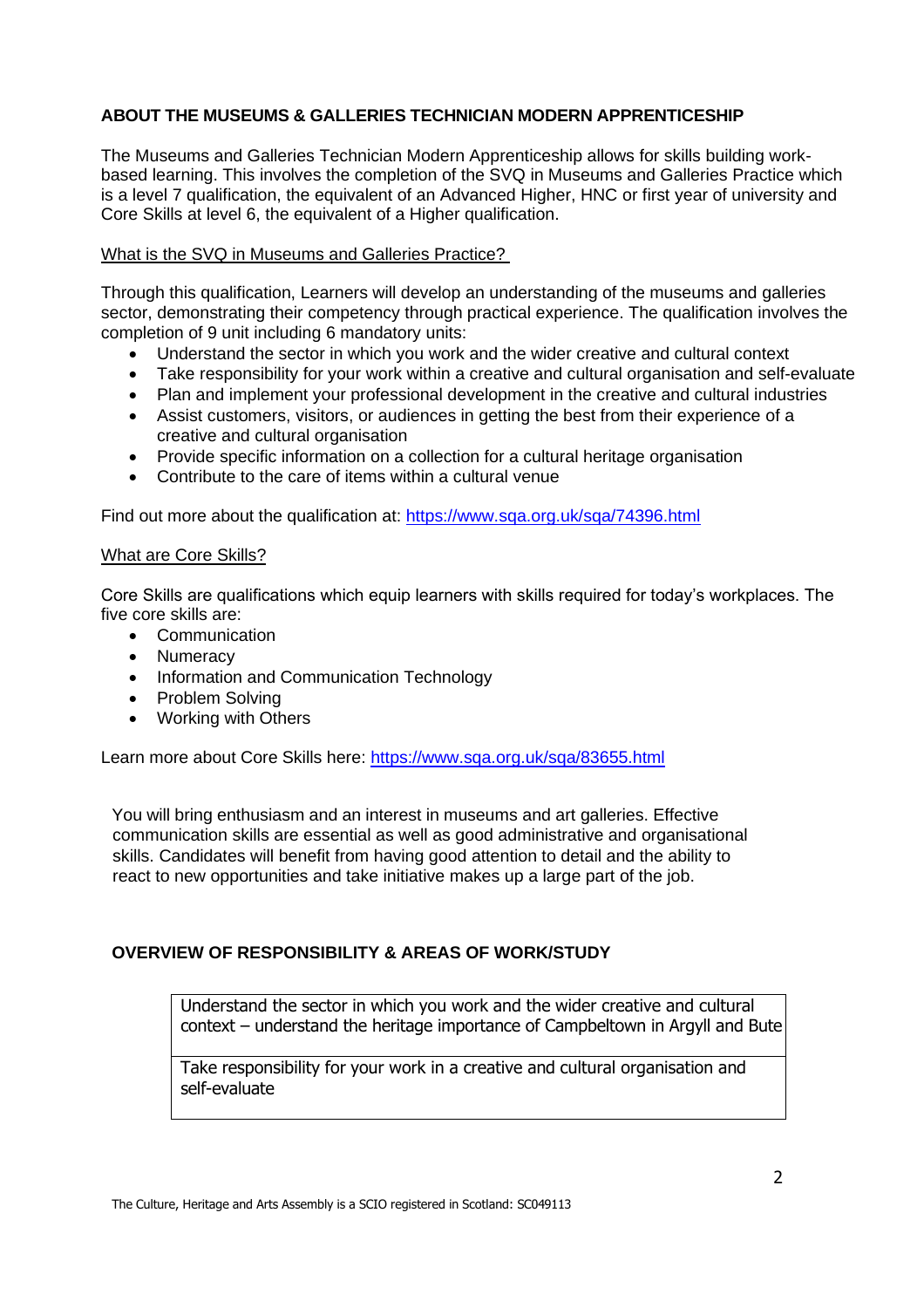Plan and implement your professional development in the creative and cultural industries and work within areas of your interest – to be discussed at interview stage

Assist customers, visitors or audiences in getting the best from their experience of Campbeltown Museum – your work will contribute to a better understanding of the Museum

Provide specific information on a collection for Campbeltown Museum – you will research aspects of the collection

Contribute to the care of items within Campbeltown Museum

The above-mentioned tasks and responsibilities constitute an overview and not an exhaustive list. Workload and priorities are ultimately determined by project development and selected areas of study.

The time dedicated to study within this role is anticipated to be in the region of 6-10hours per month, to be agreed during the development of the programme.

# **RELATIONSHIPS**

- Build and nurture effective working relationships
- Use remote working tools to collaborate with colleagues
- Proactive attitude to seek new knowledge, identify and seize upon learning opportunities
- Collaborate with other staff to support and deliver the apprenticeship
- Work fairly and with integrity and adapt style to different people, cultures and situations

# **WORK LOCATION**

This apprenticeship is predominantly designed to be situated in Campbeltown, to include at the museum and to build local relationships it is also envisaged that some hot desking may be included from the library/Aqualibrium. Aspects of the role may also be home based as appropriate and related project and/or museum event visits will potentially include other regional/national heritage sites. This will be further discussed with candidates at interview stage. An expenses budget will be provided for work related travel.

# **OTHER INFORMATION**

Your Rights : https://young.scot/get-informed/national/your-rights-as-an-apprentice

Your Salary: https://young.scot/get-informed/national/national-minimum-wage

About Campbeltown Museum:<https://liveargyll.co.uk/facility/campbeltown-museum/>

CHARTS: https:/[/www.chartsargyllandisles.org/about/](http://www.chartsargyllandisles.org/about/)

The Culture, Heritage and Arts Assembly is a SCIO registered in Scotland: SC049113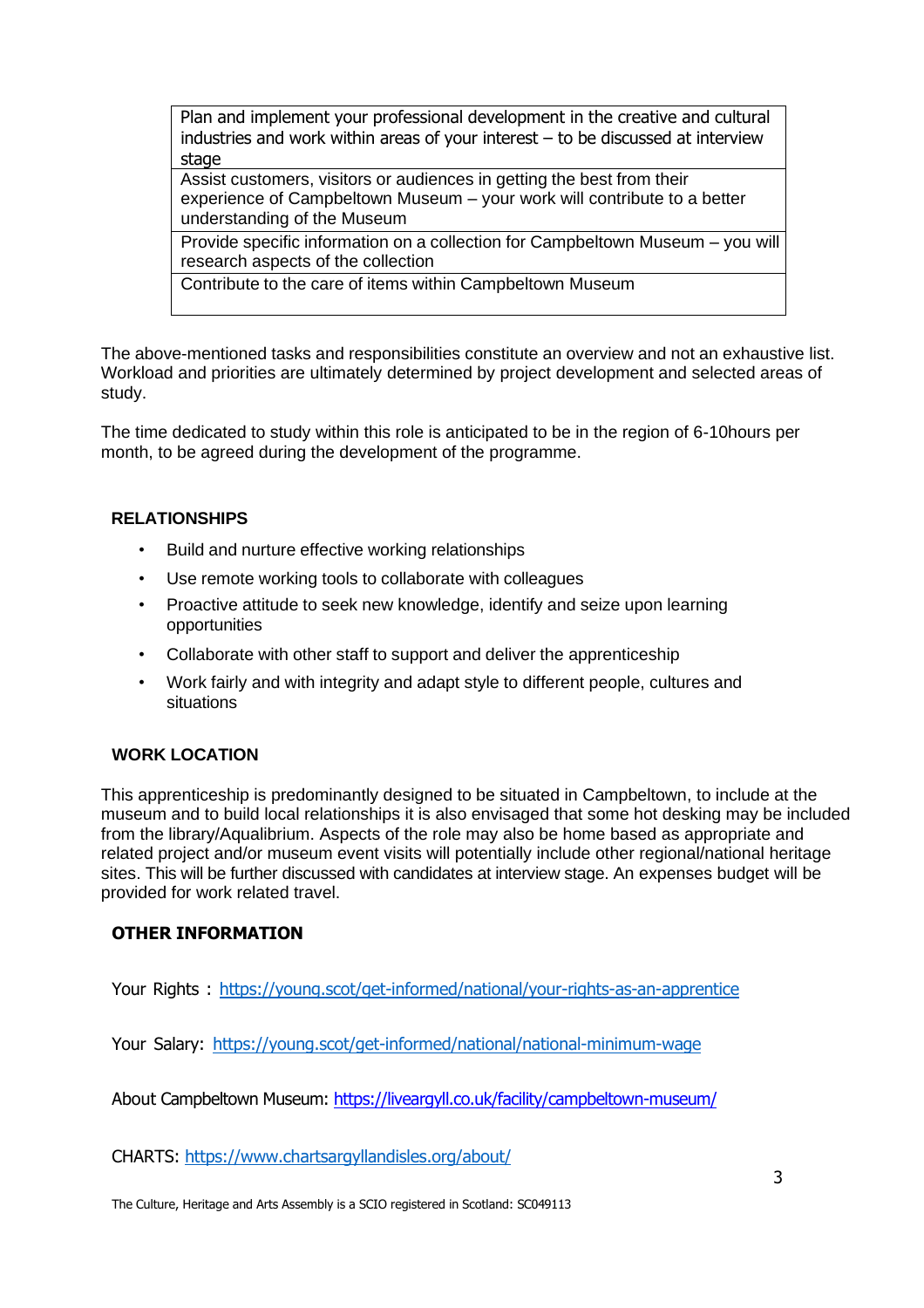CHARTS Facebook: https:/[/www.facebook.com/CHARTSArgyllandIsles/](http://www.facebook.com/CHARTSArgyllandIsles/)

# **FAQs**

Who eligible to apply for the qualification?

New or existing staff working in museums, galleries, libraries or archives, who are under the age of 29 and work at least 16 hours a week are eligible to apply.

## How long does the qualification take to complete?

The timescale for the completion of the qualification is 12-18 months.

## How much time per month does it involve?

It depends but most people benefit from dedicating 6-10 hours a month to their qualification. Learners also will meet with their assessor for one hour per month. The qualification will initially take up more of the learner's time as they get used to way it is assessed but this usually eases up over time. The more learner's put into their qualification the more they get out of it in terms of the skills and experience they develop.

## What commitment will CHARTS and liveArgyll give?

Organisations will commit to supporting learners through their qualification including providing them with skills and experiences necessary to complete it. As this is a vocational qualification, learner will have a reasonable amount of time during their working hours to complete their assessments and meet with their assessor. The learner's manager, the CHARTS Director, will also attend quarterly progress meeting with the assessor and learner.

# Where could completing the Modern Apprenticeship lead to?

You could carry on your studies with an HNC, HND or by attending university or continue building your career in the heritage sector.

#### Can people with master's degrees do a Modern Apprenticeship with MGS?

No. Those with Master's degrees would not get as much benefit from completing the qualification as those with an undergraduate degree or no qualifications. In the case of many heritage or museum studies master's programmes, the SVQ in Museums Galleries Practice would replicate what they have already studied.

#### I am participating in the government's [Kickstart Scheme,](https://www.gov.uk/government/collections/kickstart-scheme) can I apply?

Unfortunately those undertaking the Kickstart Scheme cannot undertake a Modern Apprenticeship while undertaking their 6 month placement. However, those who undertook a Kickstart placement in the past and are now employed are eligible to apply if they meet the criteria. Employees need to be in post for the duration of the Modern Apprenticeship.